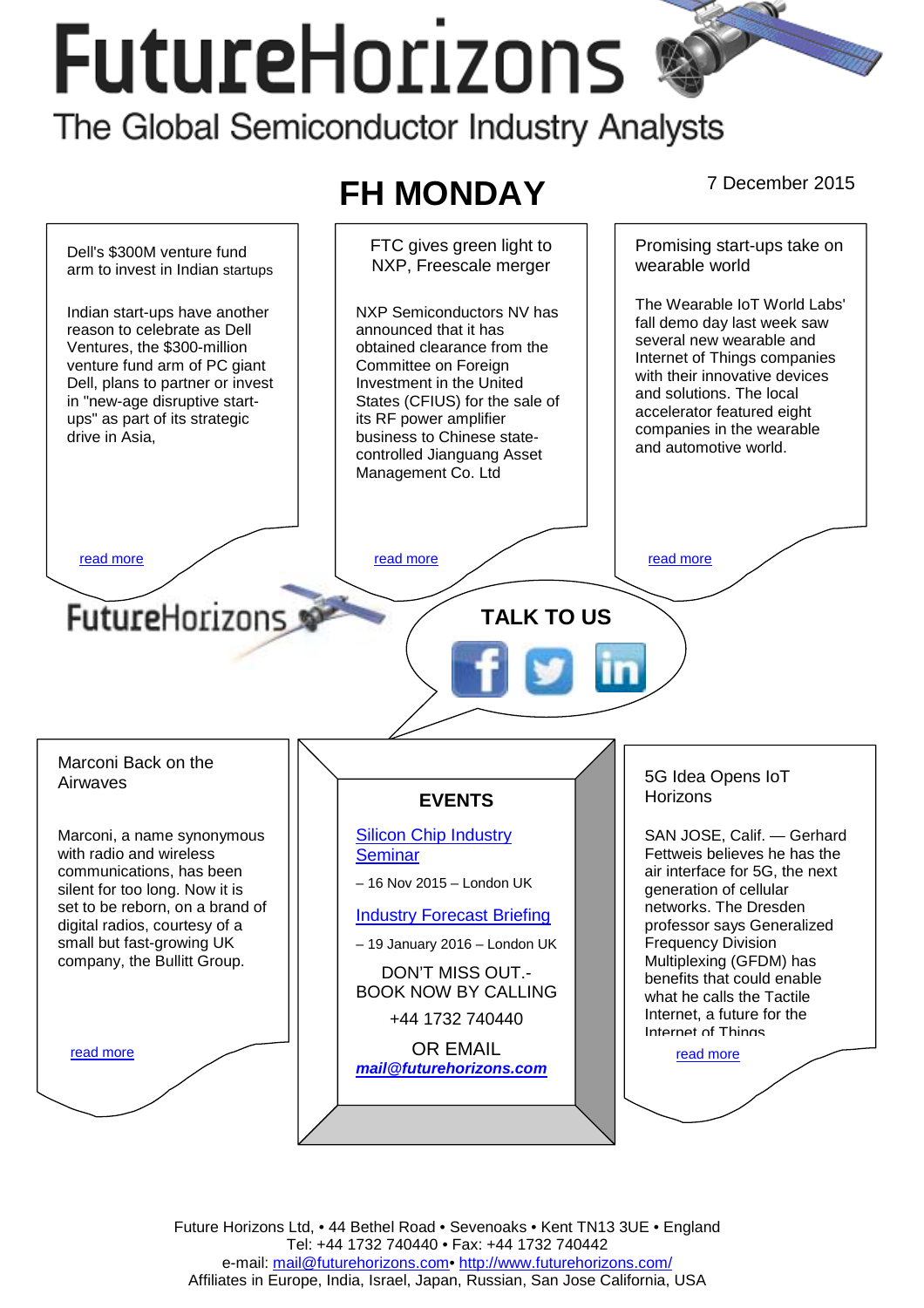## <span id="page-1-0"></span>**Dell's \$300M venture fund arm to invest in Indian start-ups**

Indian start-ups have another reason to celebrate as Dell Ventures, the \$300-million venture fund arm of PC giant Dell, plans to partner or invest in "new-age disruptive start-ups" as part of its strategic drive in Asia, a top executive told The Economic Times in an interview.

Dell's timing is unquestionable as India currently stands as a haven for e-commerce, with companies such as Alibaba, Amazon and Soft-Bank investing billions of dollars in the country. Dell Ventures will formally reveal its plans for India in the coming months.

Dell Ventures is investing to innovate in India and in Asia as a whole, creating an expanding ecosystem in the region, said Amit Midha, president of Asia Pacific and Japan at Dell. In addition, the venture fund arm also announced a \$125-million investment in China.

## **FTC gives green light to NXP, Freescale merger**

NXP Semiconductors NV has announced that it has obtained clearance from the Committee on Foreign Investment in the United States (CFIUS) for the sale of its RF power amplifier business to Chinese state-controlled Jianguang Asset Management Co. Ltd.

The divesture of the RF power amplifier business is a condition for NXP's merger with Freescale Semiconductor laid down by the Federal Trade Commission. The deal with Jianguang Asset Management is set to close on December 7.

The merger with Freescale is expected to close before the end of 2015 or early in 2016.

#### **Promising start-ups take on wearable world**

The Wearable IoT World Labs' fall demo day last week saw several new wearable and Internet of Things companies with their innovative devices and solutions. The local accelerator featured eight companies in the wearable and automotive world.

The Labs have a 15-week programme for start-ups and have worked with over 80 companies since opening in 2013. Browse through for some of EE Times' favourite offerings from this class.

#### Better arip

TheraBracelet's Ignite bracelet is a neuroscience-based platform with vibration technology to improve reaction times, motor skills, strength and sensitivity in the hands.

#### **Marconi Back on the Airwaves**

The Marconi company brand to get a new life on a brand of digital radios, courtesy of a small but fast-growing UK company.

Marconi, a name synonymous with radio and wireless communications, has been silent for too long. Now it is set to be reborn, on a brand of digital radios, courtesy of a small but fast-growing UK company, the Bullitt Group.

For those who followed the tragic demise of the UK's electronics industry in the late 1990s, Marconi—once the biggest electronics group and brand in the country—is perhaps still more synonymous with the biggest corporate and financial implosion.

Reading, England-based Bullitt Group has in fact licensed the brand name from Ericsson, which acquired some the remnants of the bankrupt GEC/ Marconi 10 years ago, including the rights to use the trading name of the founder of modern wireless communications.

## **5G Idea Opens IoT Horizons**

SAN JOSE, Calif. — Gerhard Fettweis believes he has the air interface for 5G, the next generation of cellular networks. The Dresden professor says Generalized Frequency Division Multiplexing (GFDM) has benefits that could enable what he calls the Tactile Internet, a future for the Internet of Things that is already attracting support from companies including Huawei, Intel, National Instruments, Vodafone and Xilinx.

All sides agree 5G will need a new air interface to meet its ambitious goals, one not backward compatible with today's 4G LTE. A half dozen major proposals have already emerged and more are expected before the 3GPP issues the first major 5G standard with its Release 15 in 2018.

> Future Horizons Ltd, • 44 Bethel Road • Sevenoaks • Kent TN13 3UE • England Tel: +44 1732 740440 • Fax: +44 1732 740442 e-mail: mail@futurehorizons.com• http://www.futurehorizons.com/ Affiliates in Europe, India, Israel, Japan, Russian, San Jose California, USA